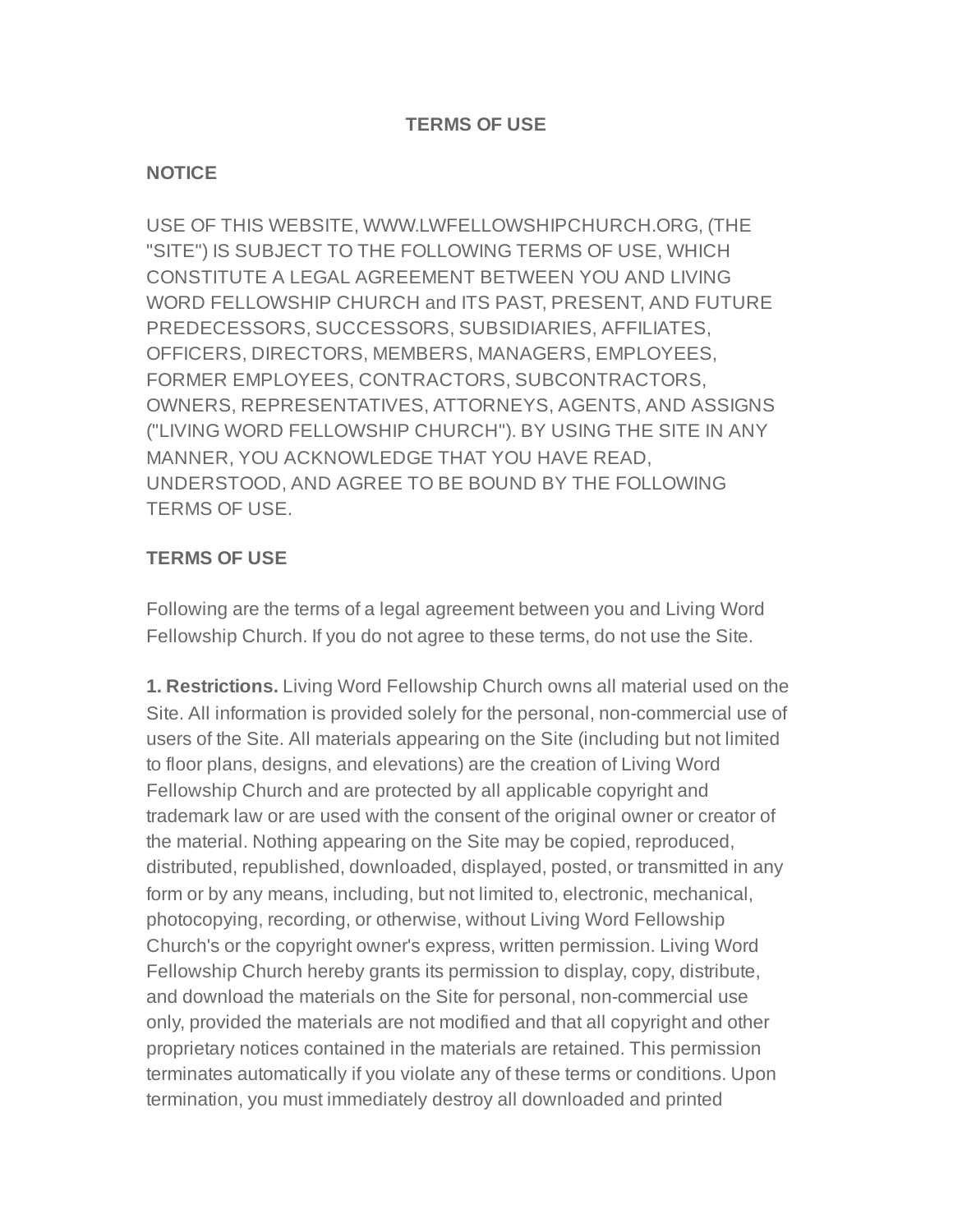materials. Any unauthorized use of any material in this site may violate copyright laws, trademark laws, the laws of privacy and publicity, and communications regulations and statutes.

**2. Limitation on Use and Liability.** Living Word Fellowship Church does not make any warranties or representations regarding the materials contained on the Site. As a user of the Site, you agree that you are not relying on any material contained on the Site; any reliance on your part is at your sole risk. Despite its efforts to provide accurate information on the Site, Living Word Fellowship Church cannot ensure that all information is correct. Accordingly, Living Word Fellowship Church intends the Site to be used for general reference only. No information on the Site is to be construed as an offer or solicitation of sale. By using the Site, you agree that Living Word Fellowship Church shall not be liable for any damages relating to any use of or reliance upon any material on the Site. You also agree that Living Word Fellowship Church shall not be liable for any damage to your computer or other equipment or other property related to your use of access or your download of any material from the Site.

**3. DISCLAIMER.** TO THE FULLEST EXTENT ALLOWED BY APPLICABLE LAW, YOU HEREBY WAIVE, DISCLAIM, AND RELEASE Living Word Fellowship Church, and ITS PAST, PRESENT, AND FUTURE PREDECESSORS, SUCCESSORS, SUBSIDIARIES, AFFILIATES, OFFICERS, DIRECTORS, MEMBERS, MANAGERS, EMPLOYEES, FORMER EMPLOYEES, CONTRACTORS, SUBCONTRACTORS, OWNERS, REPRESENTATIVES, ATTORNEYS, AGENTS, AND ASSIGNS FROM ANY AND ALL CLAIMS FOR ACTUAL, INCIDENTAL, CONSEQUENTIAL, PUNITIVE, OR EXEMPLARY DAMAGES, ATTORNEYS' FEES AND COSTS, AND CLAIMS FOR INTEREST, RELATED DIRECTLY OR INDIRECTLY TO OR ARISING FROM YOUR ACCESSING THE SITE OR THE USE OR NON-USE OR INABILITY TO USE ANY OF THE MATERIALS CONTAINED THEREIN, EVEN IF Living Word Fellowship Church OR A Living Word Fellowship Church AUTHORIZED REPRESENTATIVE HAS BEEN ADVISED OF THE POSSIBILITY OF SUCH DAMAGES OR IF SUCH DAMAGE IS CAUSED IN WHOLE OR IN PART BY Living Word Fellowship Church's GROSS NEGLIGENCE OR ITS NEGLIGENCE. WITHOUT LIMITING THE FOREGOING, ALL MATERIALS AND INFORMATION ON THE SITE ARE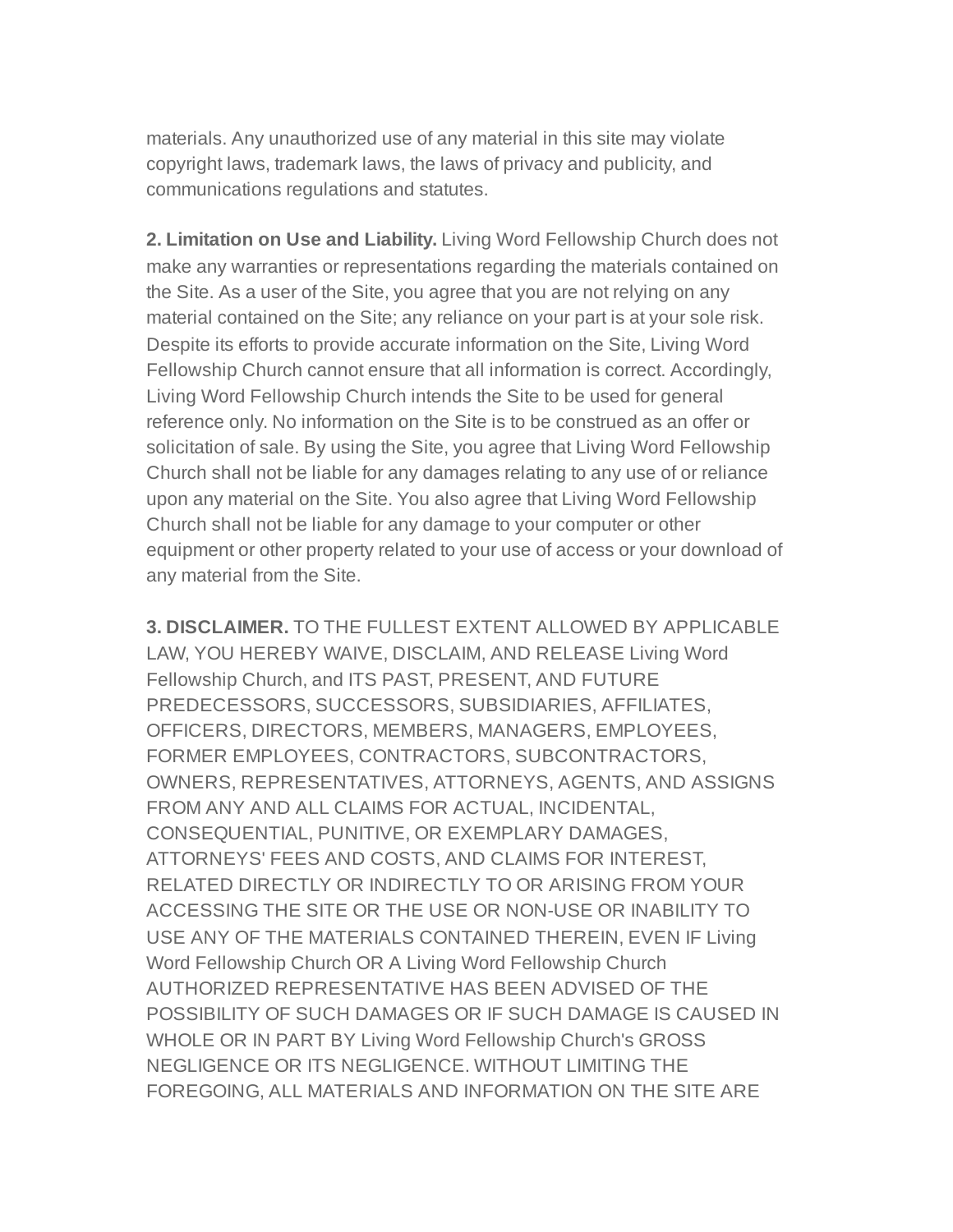PROVIDED TO YOU "AS-IS" AND "WHERE-IS" WITHOUT WARRANTY OF ANY KIND, EITHER EXPRESS OR IMPLIED, INCLUDING BUT NOT LIMITED TO THE IMPLIED WARRANTIES OF MERCHANTABILITY FITNESS FOR A PARTICULAR PURPOSE, OR NON-INFRINGEMENT. IF YOUR USE OF THE SITE RESULTS IN THE NEED FOR SERVICING, REPAIR, OR CORRECTION OF EQUIPMENT OR DATA, YOU WILL ASSUME THOSE COSTS. BECAUSE SOME STATES DO NOT ALLOW THE EXCLUSION OR LIMITATION OF INCIDENTAL OR CONSEQUENTIAL DAMAGES, THE ABOVE DISCLAIMER, LIMITATIONS, OR EXCLUSIONS, MAY NOT APPLY TO YOU. EXCEPT AS STATED HEREIN, USE OF THE SITE DOES NOT CREATE ANY CONTRACT, AGREEMENT, RIGHTS, OR LEGAL OBLIGATIONS BETWEEN YOU AND Living Word Fellowship Church. YOU ALSO AGREE TO HOLD Living Word Fellowship Church AND ITS AFFILIATES, OFFICERS, DIRECTORS, EMPLOYEES, CONSULTANTS, AND AGENTS, HARMLESS FROM ANY AND ALL CLAIMS AND COSTS (INCLUDING BUT NOT LIMITED TO ATTORNEYS' FEES) ARISING FROM YOUR USE OF THE SITE, ANY FAILURE BY YOU TO ABIDE WITH THIS AGREEMENT, OR YOUR INFRINGEMENT OF ANY INTELLECTUAL PROPERTY OR OTHER RIGHT OF ANY PERSON OR ENTITY.

**4. Internet Links.** The Site contains links to other internet websites maintained by third parties. These links are not endorsements of any products or services contained in those sites, and no information in those sites has been endorsed or approved by Living Word Fellowship Church. Accordingly, you agree that Living Word Fellowship Church is not responsible for any content, product, or services provided on these other internet websites. Likewise, you agree that Living Word Fellowship Church is not liable for the content, products, or services of other internet websites that link to the Site. Linking to the Site via framing or deep-linking is expressly prohibited. To the extent applicable, you are responsible for complying with all local laws regarding material obtained from the Site or other linked sites.

Links on the Site to other websites not owned by Living Word Fellowship Church likely have their own terms, conditions, and privacy policy that may differ from that of Living Word Fellowship Church. We do not have any control over, or responsibility for, the content or operation of these other websites. Each such website may collect information about you and your usage of that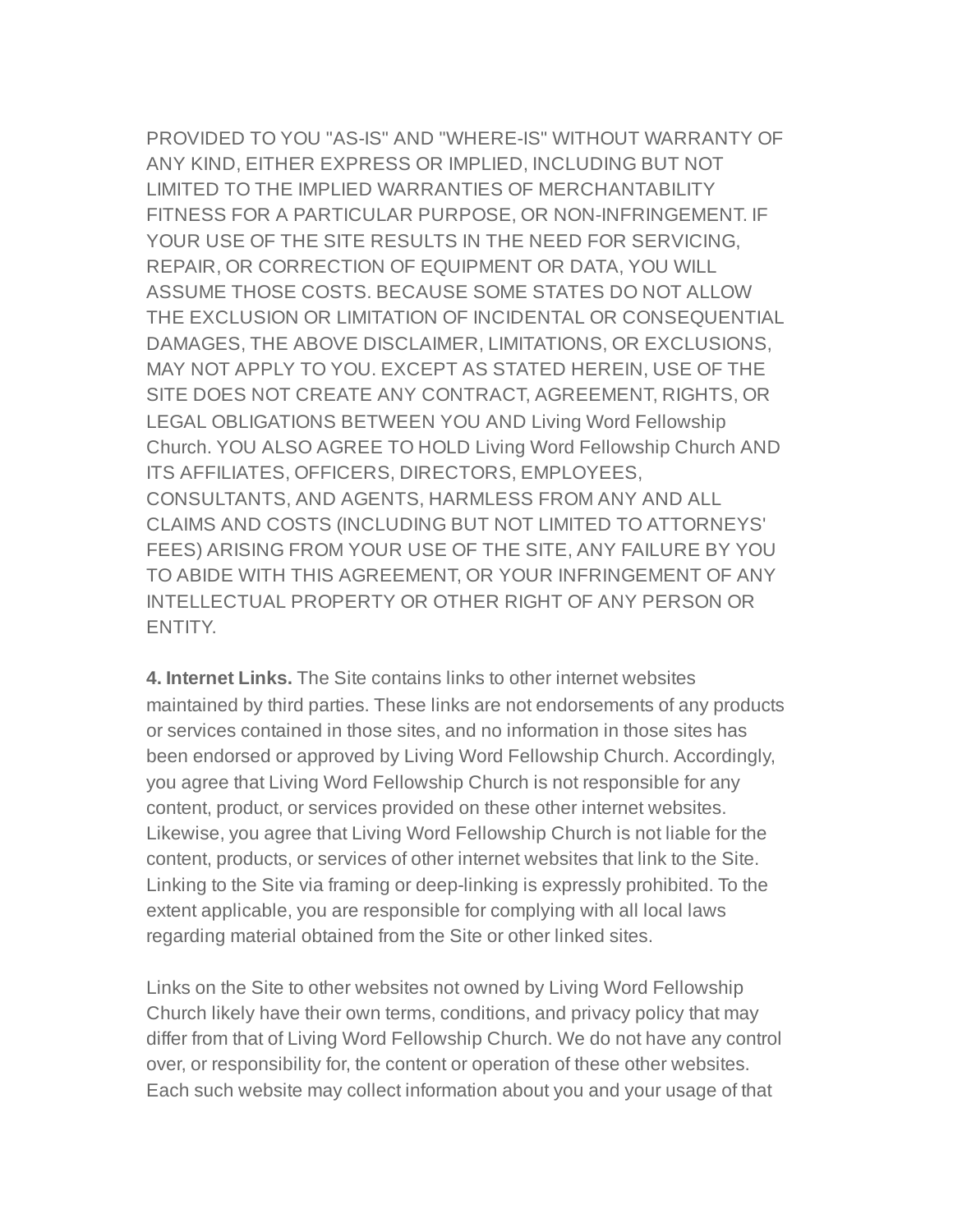website and have information sharing policies that differ from those of Living Word Fellowship Church. The use of such websites is at your own risk.

**5. Governing Law.** This Agreement will be governed by, construed by, and enforced in accordance with, and subject to, the laws of the State of Texas, except to the extent superseded or preempted by the laws of the United States of America. If any provision of this Agreement is deemed invalid, unlawful, unenforceable, or void, you and Living Word Fellowship Church agree that the validity and enforceability of the remaining provisions shall remain in full force and effect. By using the Site, you agree to submit to the exclusive jurisdiction of the Texas state courts located in Harris County, Texas, or the United States District Court for the Southern District of Texas to resolve any disputes arising out of your use of the Site or any interaction with Living Word Fellowship Church regarding the Site.

**6. Binding Effect.** This Agreement shall be binding upon and insure to the benefit of the parties thereto and their respective heirs, representatives, successors, and assigns.

**7. Termination.** This Agreement shall remain in force and effect until terminated by Living Word Fellowship Church. In the event of termination of this Agreement, all restrictions imposed upon you herein, including all disclaimers, waivers, releases, and limitations of liability, shall survive.

**8. Revisions.** Living Word Fellowship Church may from time to time revise this Agreement. By using this Site, you agree to be bound by any such revisions and should therefore, periodically visit this page to determine the then current Agreement and Terms of Use to which you are bound. Because of the frequency of updates and changes and the possibility of errors, nothing on the Site may be used as evidence in any legal proceeding, investigation, or arbitration without Living Word Fellowship Church' express written consent. Living Word Fellowship Church has the right to stop conduct on the Site that it deems offensive or that it determines to inhibit the ability of others to use the Site. Living Word Fellowship Church has the right to take action, including immediate termination without notice, against any user who misuses the Site or fails to abide by this Agreement. If Living Word Fellowship Church becomes aware of any unlawful activity on the Site, it reserves the right to notify appropriate authorities about such activity.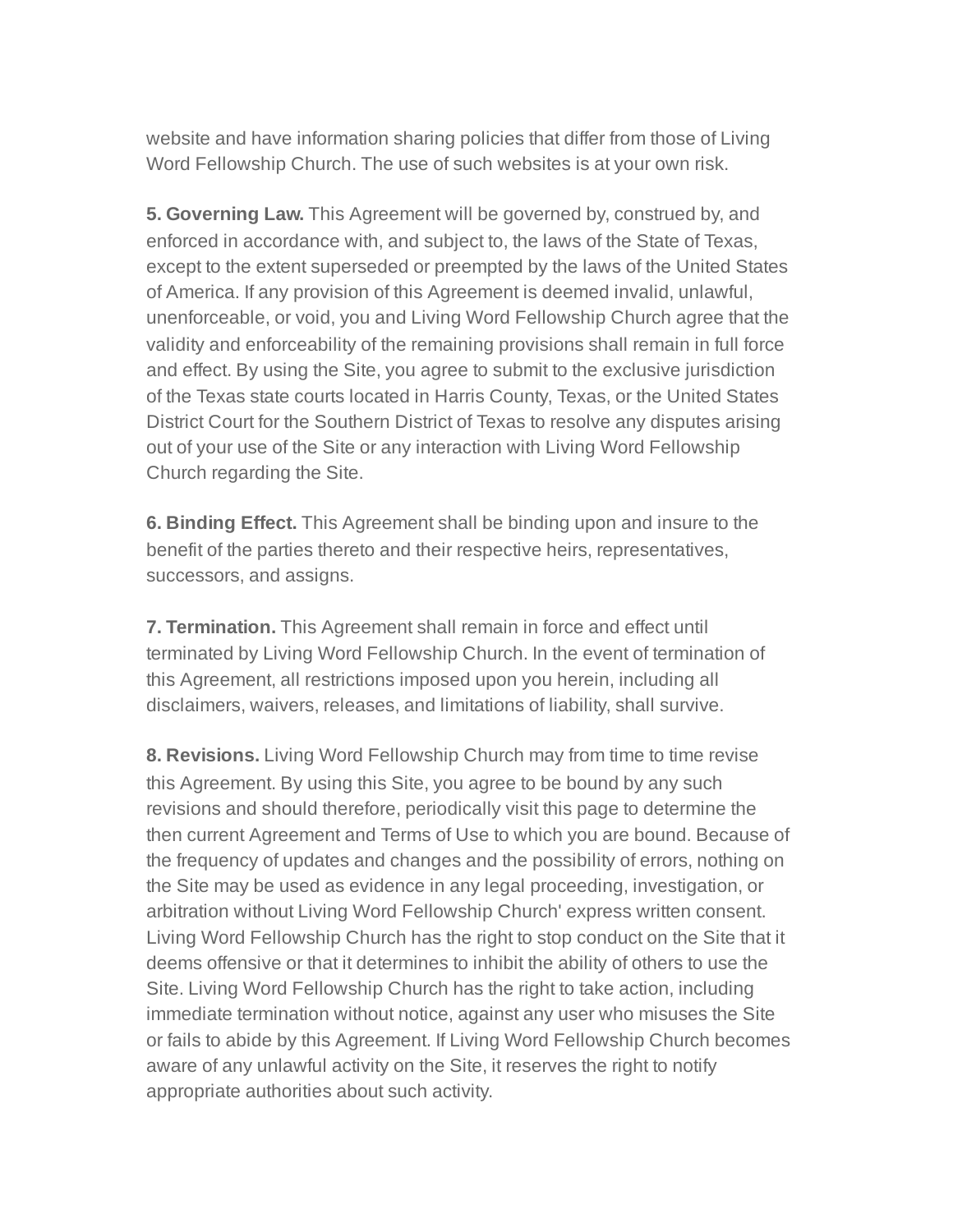**9. Employment at Living Word Fellowship Church.** Living Word Fellowship Church is an Equal Opportunity Employer who recruits, hires, and promotes employees and makes all employment decisions without regard to race, color, religion, sex, age, disability, national origin, citizenship, military commitment or service, genetic information, sexual orientation, gender identity, or any other characteristic protected by federal, state or local law. Nothing herein shall be construed as creating an offer of employment or a modification of any terms of employment of existing Living Word Fellowship Church's employees. All Living Word Fellowship Church employees are at-will employees who may be terminated or who may resign at any time, with or without reason, with or without cause, and with or without notice.

**10. Privacy Policy.** The information we receive from you when you visit the Site depends on what you do when you visit the Site.

If you visit the Site to browse, read, or download information: We may collect and store the name of the domain and host from which you accessed the Site (e.g., google.com); the internet protocol (IP) address of the computer you are using; the browser software you use and your operating system; the date and time you access the Site; the internet address of the website from which you accessed the Site, and your activity on the Site ("Web Analytics Information").

We may also collect anonymous location, demographic and personal interest information about you ("Anonymous Information"). To understand the Anonymous information we may obtain about you, you may visit <https://support.google.com/analytics/answer/2799357?hl=en>. We may use third parties, such as Google Analytics, to collect Anonymous Information. To learn more about how Google collects and processes Anonymous Information and the choices Google may offer to control these activities, you may visit <http://www.google.com/intl/en/policies/privacy/partners/>. You can "opt-out" of our collection of Anonymous Information by installing the Google Analytics browser add on by visiting <https://tools.google.com/dlpage/gaoptout>.

Living Word Fellowship Church collects Web Analytics Information and Anonymous Information to (1) optimize and/or customize future visits, (2) understand the size of our audience, (3) analyze the traffic patterns within the Site, (4) provide you with customized/targeted content and advertising, (5) conduct research to improve the Site services, and search engine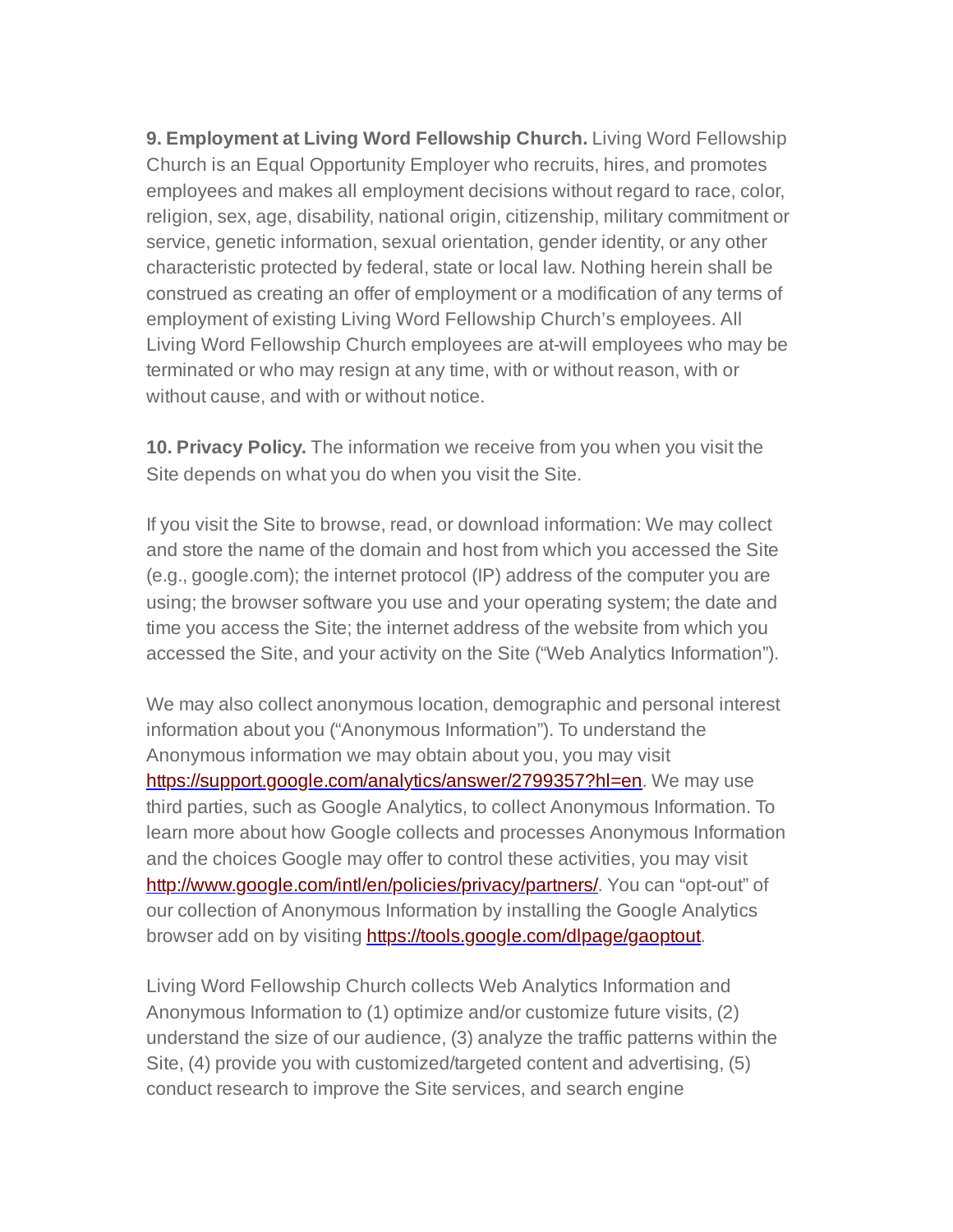optimization, (6) ask you to review your Living Word Fellowship Church experience, and (7) to fulfill your requests for products and services. In some cases we may combine Web Analytics Information and Anonymous Information. Web Analytics Information and Anonymous Information may be shared with third parties that assist us with advertising, marketing, and operation of the Site. We may also provide Web Analytics Information and Anonymous Information to our employees, subsidiaries, affiliates, vendors, and other third parties.

We may use "cookies," which are small files sent to and stored on your computer in order to recognize your computer as a unique machine and to collect Web Analytics Information and Anonymous Information. Cookies are also utilized by Google to help serve ads it displays on websites using Google AdSense. Cookies will allow us to recognize you when you return to the Site. You can set your browser and utilize Ad Settings to warn you when a website attempts to place a "cookie" on your computer for both Web Analytics Information and Anonymous Information. Several options are also available to "opt-out" of Google AdSense by visiting

## [https://support.google.com/adsense/answer/1348695?](https://support.google.com/adsense/answer/1348695?hl=en&ref_topic=1271507) hl=en&ref\_topic=1271507.

If you choose to identify yourself by sending us an e-mail or by entering information on a form appearing on the Site ("Personal Information"), we may contact you with information and promotional materials and offers from Living Word Fellowship Church, as well as from our subsidiaries, affiliates, marketing partners, vendors, advertisers and other third parties. We may also provide Personal Information to a Living Word Fellowship Church affiliate in order that they may contact you and/or send you marketing and sales information related to Living Word Fellowship Church affiliates and nonprofit organizations.

We may also distribute or use Personal Information disclosed to us in a manner consistent with the purpose for which it is disclosed (e.g., customer service requests, live chat, and the like). In any event: Living Word Fellowship Church may disclose or exchange Personal Information with third parties if we believe the law requires us to do so or in order to protect the rights of Living Word Fellowship Church, our affiliates, subsidiaries, or our users. We are not responsible for any breaches of security or for any actions of third parties receiving any information gleaned from your visiting the Site. Living Word